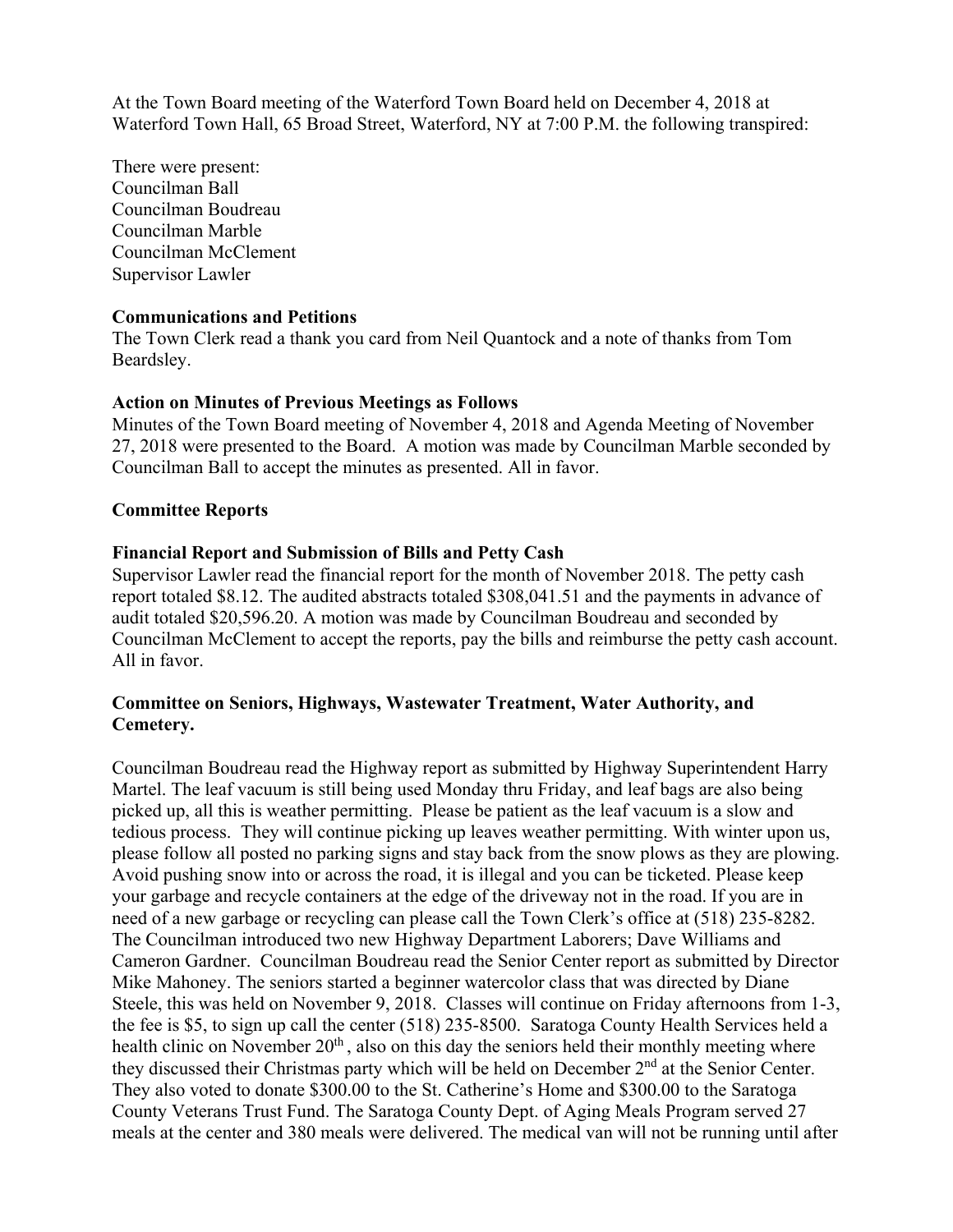the first of the year, any questions please call the center (518) 235-8500. The seniors would like to thank Councilman Boudreau and the Town and Village for all their help through the year. The seniors would like to wish everyone a Merry Christmas and Happy New Year. The Councilman then went on to read the Wastewater report for the month of November as submitted by Operator Craig Falcone. There were 18,000 gallons of sludge removed to Albany County and 50,000 gallons removed to Saratoga County. They answered 2 alarm calls, normal maintenance performed, checked all pump stations and cleaned floats as needed. They continued maintenance of outside grounds, equipment and vehicles. The U.V. disinfection system was removed for the winter season. Bad wiring was replaced by Troy Belting and a new electrical contractor was ordered for the 3rd St. pump station. The pump discharge piping at the Drake Court pump station is in the process of being replaced by the A-Team. The Councilman then read the Water Commissioners report. They reported that 25,4440,000 gallons of water was delivered this past month. The staff completed 76 service calls and 59 dig safe location. Staff installed new AMR water meters, completed weekly safety meetings, monthly water testing, and completed meter reading. They remind residents that with the winter season approaching please help keep hydrants clear of snow for emergency use.

# **Committee on Public Safety, Emergency Services**

Councilman Dave Ball read the Police Activity Report for November, there were 235 calls for service. The new Ford Explorer is in service. He wished congratulations to Kyle Brisson for completing Field Training. Councilman Ball commended the Waterford Rescue Squad and the Waterford Police Department for helping with a recent vehicle incident and a gentleman in distress. It was a successful cardiac arrest reversal. He also congratulated the election of officers at the Waterford Peck Hose Fire Department. Councilman Ball thanked the police department for filling in to make sure all shifts are covered; the officers are all putting in extra hours. Supervisor Lawler also extended his sincere gratitude to the police department for covering shifts due to recent injuries. They both also thanked Paul McInerney for his help balancing the police department due short staffing. Councilman Ball reminded residents to be mindful of the traffic pattern and speed signs around  $6<sup>th</sup>$  Street when coming down Middletown Road. An officer will be placed at the 6th St. corridor when available. This past week an officer observed several people passing a stopped school bus, this is a serious offense, and the ticket is quite costly. The Supervisor added that they are writing a lot of speeding tickets in this area so please slow down, respect the children and be safe.

# **Committee on Veterans, Grants and Funding, Buildings, and Special Projects**

Councilman McClement thanked the Waterford Seniors for making a donation to the Saratoga County Veterans Trust Fund. In 2010 the Saratoga County Board of Supervisors established this trust fund. This trust fund helps Saratoga County Veterans and their families with expenses that arise in emergency situations. If you know of anyone who needs assistance or would like to donate please call the Saratoga County Veterans Agency at (518) 884-4115. The Veterans Advisory Board will meet at 6:30PM on Wednesday, December 19th at the Community Center to give an update on the banner project. Councilman McClement wished everyone a Happy Holiday.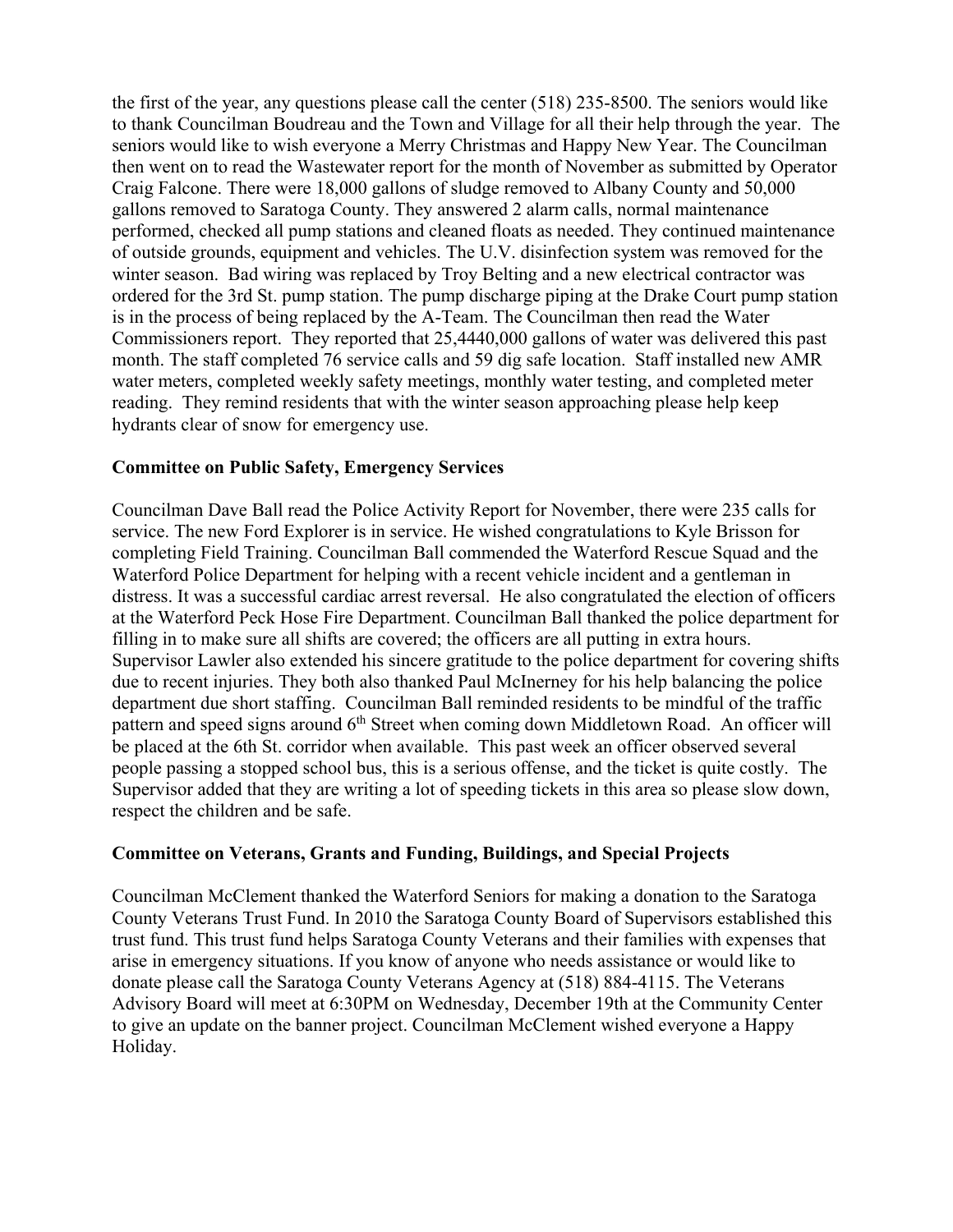# **Committee on Youth, Playgrounds, Pools, Festivals, Liaison to Village, Museum, Library and WHCS**

Councilman Marble stated that the Christmas Parade this year was great. We had a lot of participation this year from the community. Many thanks to all who were there and had a part in it. Special thanks to our highway dept for the beautiful job on the decorations in the park. Also, thanks to the police department and all of our fire departments for the fantastic job on the decorating of the firetrucks. Next year we hope to have a contest between the fire depts. Thanks to the Wesleyan Church for the hot chocolate by the tree, they are always willing to help out. Great big thanks to Santa for making the trip! Councilman Marble then listed the Waterford-Halfmoon School programs for December:

Dec 6 Board mtg Dec 10 Sports Booster Dec 13<sup>th</sup> Elementary Christmas Concert Dec 17<sup>th</sup> HS Christmas Concert Holiday break is Dec 21-Jan 1.

Councilman Marble reported on the Waterford Library events. The Waterford Library is hosting a gingerbread program Dec  $13<sup>th</sup>$ , Dec  $15<sup>th</sup>$  and Dec  $20<sup>th</sup>$ . Call the library to sign up. Spots are limited. The Food for Fines drive continues until Dec  $16<sup>th</sup>$  which benefits our local food pantries. Call the Library for details. The Library will be closed Dec 23-25 for Christmas, closing early on Dec 31 and closed Jan 1.

The Councilman then read the Waterford Museum report. The Wine and Cheese Open House at the Waterford Historical Museum will be Friday Dec  $7<sup>th</sup>$  7-9 pm. A donation of \$10 will include a hand etched wine glass and the opportunity to sample a variety of NYS wines. This will also be the last chance to see the 2018 temporary exhibit exploring the centennial of WWI ending and the Barge Canal opening. There will be special items in the gift shop that make for a fun gift-- our museum mule mug. The Saratoga County WWI Veteran's Lecture will be held on Dec 11<sup>th</sup> at 7 PM at Van Schaick County Club; \$5-member, \$6-nonmember. Malta Historian Paul Perrault has been researching the personal history of Saratoga County's Veterans who served during WWI as a way to commemorate the centennial anniversary of the end of that war. The museum would like to thank Mike Dack for all his time and efforts as their Vice President. He has helped with the golf tournament and Dashin and Dancin most recently. The museum is appealing to the community to address the high need of volunteers to be board members. All of our board members are very active in museum operations in conjunction with the part time director. They hope to continue to expand the educational programs and the special events that contribute to our role as a cultural center in addition to a museum. Currently there are multiple empty seats open, please call the museum to see how you can get involved. 518-238-0809.

# **General Orders**

RESOLUTION # 136

WHEREAS, Neil Quantock has continuously shown his commitment to the Waterford community and the Town of Waterford; and

WHEREAS, for the past 17 years Neil Quantock has been the Town Medical Van Driver; and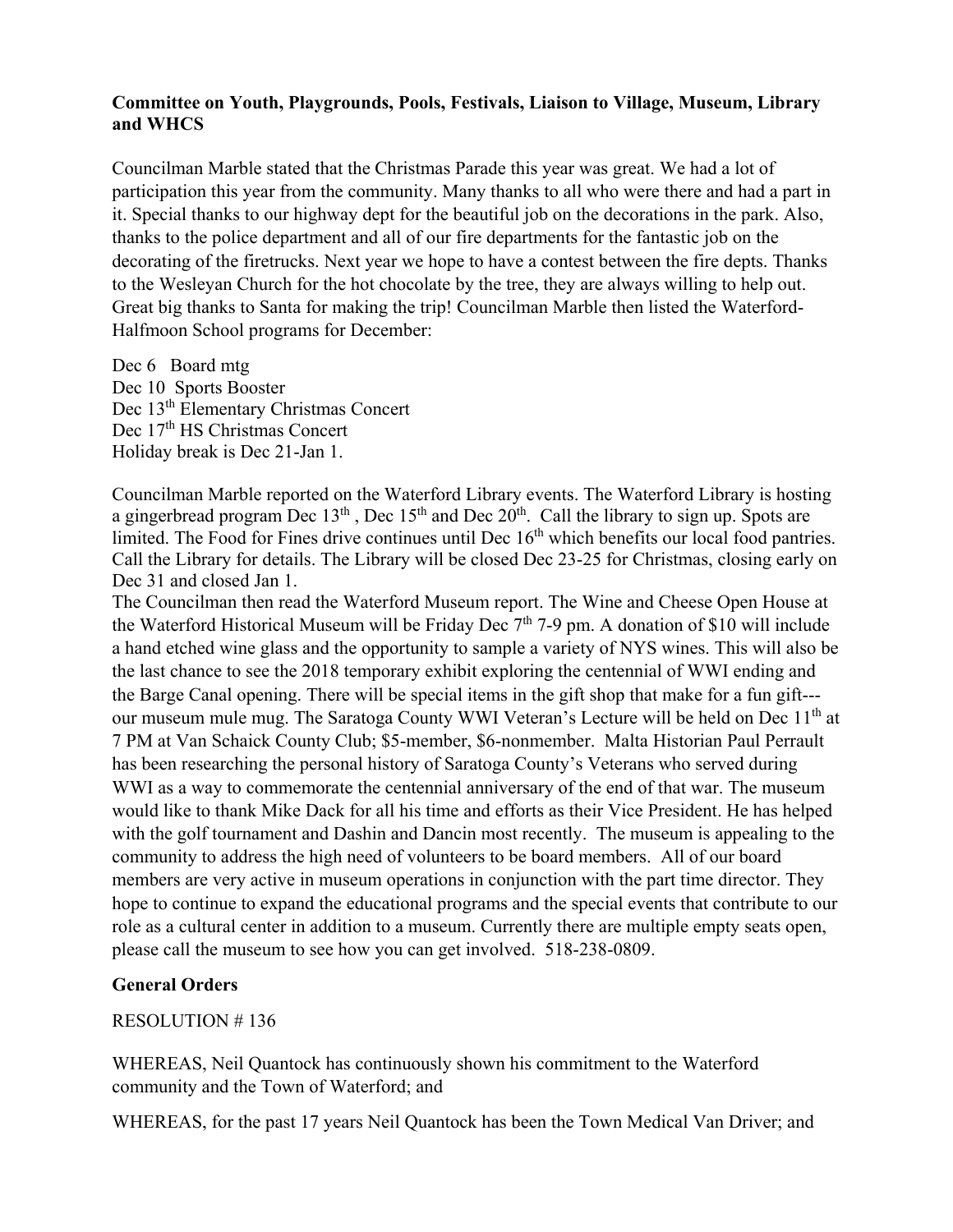WHEREAS, Neil Quantock has always ensured Waterford residents were transported safely and with compassion; and

WHEREAS, the community of Waterford and his co-workers have greatly benefitted from Neil's professionalism and courteous and positive attitude during his years of service;

NOW THEREFORE BE IT RESOLVED, that the Town Board of the Town of Waterford hereby recognizes, honors and thanks Neil Quantock for his 17 years of dedication and selfless service to the Waterford community and the Town of Waterford.

Offered by Councilman Boudreau Seconded by The Town Board

Councilman Ball yes Councilman Boudreau yes Councilman Marble yes Councilman McClement yes Supervisor Lawler yes

# RESOLUTION # 137

RESOLVED, that the regularly scheduled Agenda meeting of 12/25/2018 be rescheduled and also posted as a Special Meeting to be held on 12/27/2018 at 7PM at the Waterford Community Center, 125 Second Street Waterford; and BE IT FURTHER RESOLVED, that the regularly scheduled January 1, 2019 Board Meeting be

rescheduled to be held on January 3, 2019 at 7PM at the Waterford Community Center, 125 Second Street Waterford.

Offered by Councilman McClement Seconded by Councilman Marble

Councilman Ball yes Councilman Boudreau yes Councilman Marble yes Councilman McClement yes Supervisor Lawler yes

## RESOLUTION # 138

WHEREAS, there has been duly established in the Town of Waterford ("Town"), a fire protection district known as Fire Protection District No. 1, embracing certain territory in said Town adjacent to the Village of Waterford ("Village") and as shown on that certain map heretofore filed in the office of both the Town and Village Clerks; and

WHEREAS, the Town previously entered into a certain Agreement for Provision of Fire Protection ("Fire Protection Agreement") with the Village, with respect to Fire Protection District No. 1, and said Fire Protection Agreement has expired; and

WHEREAS, the Town Board of the Town of Waterford desires to enter into a new Fire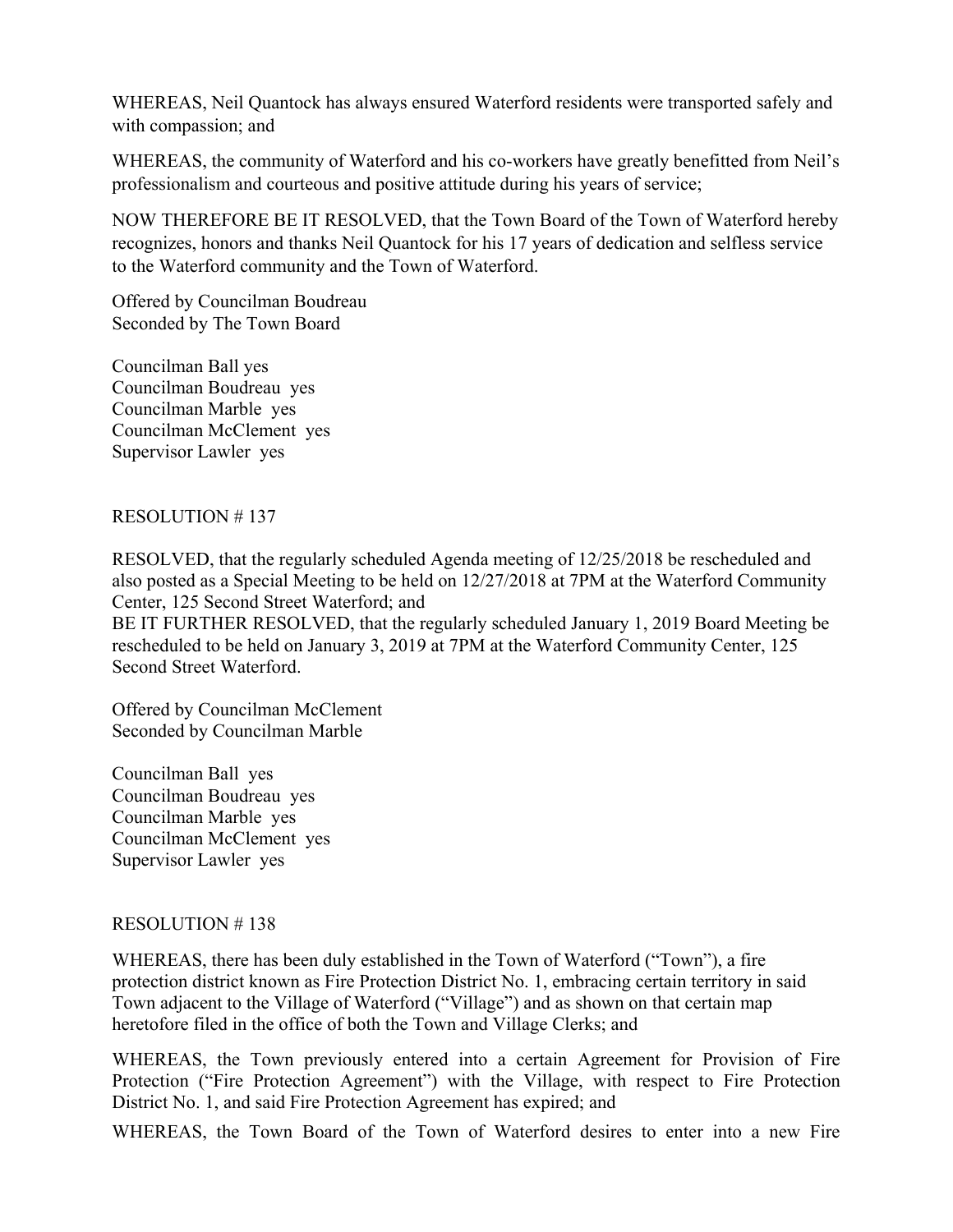Protection Agreement with the Village; and

WHEREAS, Town Law Section 184(2) requires that such Fire Protection Agreement shall not be entered into until the Town Board conduct a public hearing.

IT IS ORDERED, that a Public Hearing be held on the third  $(3<sup>rd</sup>)$  day of January 2019 at 6:55 PM, at the Waterford Community Center, 125 Second Street, Waterford, New York 12188, on the Fire Protection Agreement between the Town and the Village for Fire Protection District No. 1; and

BE IT FURTHER ORDERED, that the Town Clerk shall cause a certified copy of this order to be published at least once in the official newspapers of the Town, the first publication to be not less than 10 days before the date of the aforementioned hearing, and shall cause a copy of this order to be posted on the sign board of the town maintained pursuant to Section 30 subdivision six of the Town Law of the State of New York.

Offered by Councilman Ball Seconded by Councilman Marble

Councilman Ball yes Councilman Boudreau yes Councilman Marble yes Councilman McClement yes Supervisor Lawler yes

RESOLUTION# 139

WHEREAS, it is the policy of the Town of Waterford (the "Town") to promote a productive work environment and to prohibit and prevent sexual harassment in the work place, the Town Board previously adopted its "Non-Discrimination and Harassment (Including Sexual Harassment) in the Workplace Policy"; and

WHEREAS, the Town desires to update its current policy to reflect new statutory requirements and guidelines set forth by the State of New York.

THEREFORE, NOW BE IT RESOLVED, that the Town adopt an amended and restated Sexual Harassment Policy reflecting the model policy guidelines under current New York State law.

Offered by Councilman Boudreau Seconded by Councilman McClement

Councilman Ball yes Councilman Boudreau yes Councilman Marble yes Councilman McClement yes Supervisor Lawler yes

# RESOLUTION# 140

WHEREAS, a Project, Installation of new street lighting, sidewalks and crosswalks for the Town of Waterford, P.I.N. 1MA322.30A (the Project") is eligible for funding (under Title 23 U.S. Code, as amended, and) New York State's Multi-Modal Program administered by the NYS Department of Transportation (ANYSDOT@); and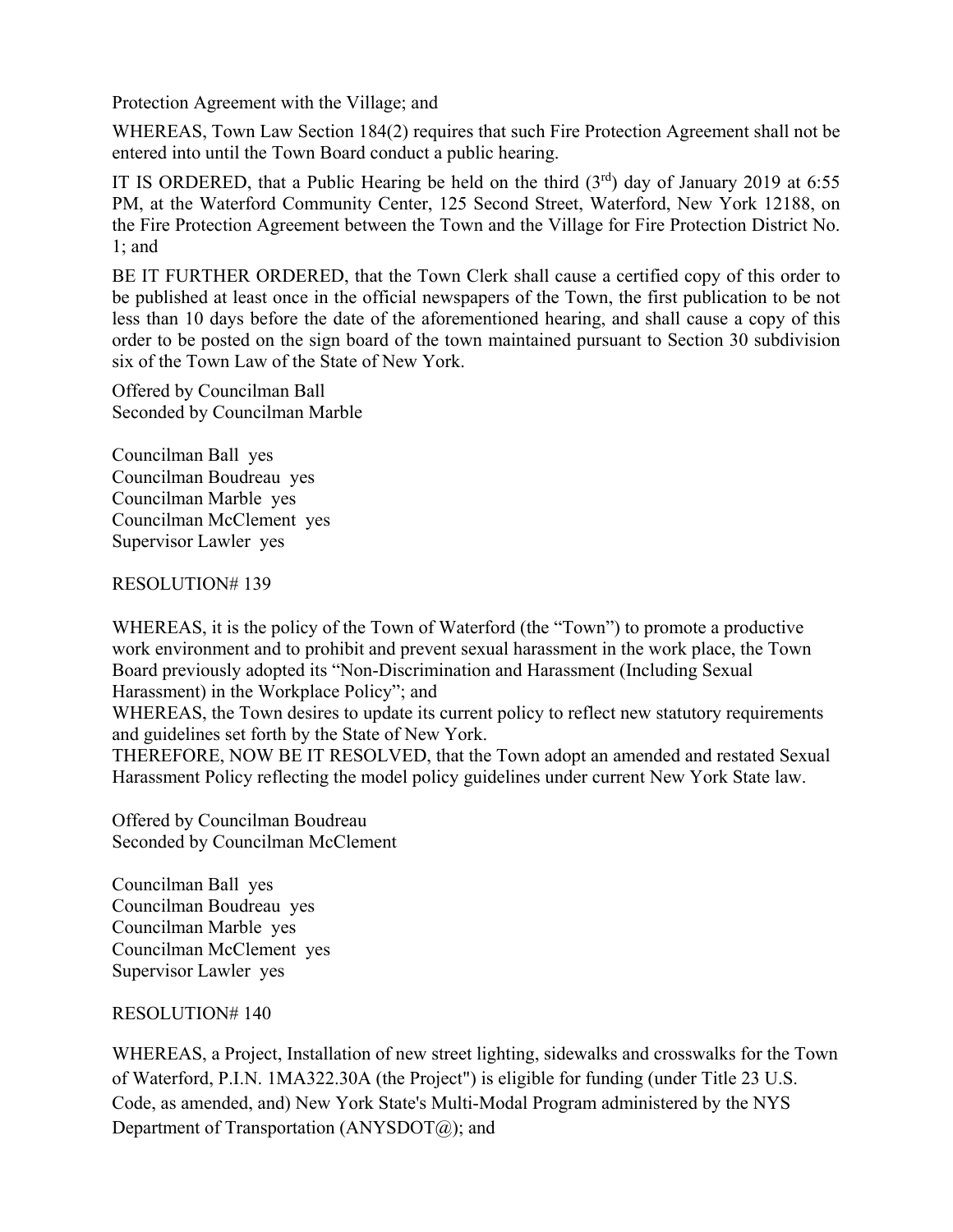WHEREAS, the Town of Waterford desires to advance the Project by making a commitment of advance funding of the non-local share and funding of the full local share of the costs of the Project; and

NOW, THEREFORE, the Waterford Town Board, duly convened does hereby

RESOLVE, that the Town Board hereby approves the above-subject project; and it is hereby further

RESOLVED, that the Town Board hereby authorizes the Town of Waterford to pay in the first instance 100% of the federal and non-federal share of the cost of Design, Construction/CI\_work for the Project or portions thereof; and it is further

RESOLVED, that the sum of \$100,000.00 is hereby appropriated from Town Outside Village Fund Account #B9901.900 and made available to cover the cost of participation in the above phase of the Project; and it is further

RESOLVED, that in the event the full federal and non-federal share costs of the project exceeds the amount appropriated above, the Town Board of Waterford shall convene as soon as possible to appropriate said excess amount immediately upon the notification by the New York State Department of Transportation thereof, and it is further

RESOLVED, that the Supervisor of the Town Board of Waterford be and is hereby authorized to execute all necessary Agreements, certifications or reimbursement requests for Federal Aid and/or Multi-Modal Program Funding on behalf of the Town Board of Waterford with NYSDOT in connection with the advancement or approval of the Project and providing for the administration of the Project and the municipality's first instance funding of project costs and permanent funding of the local share of federal-aid and all Project costs that are not so eligible, and it is further

RESOLVED, that a certified copy of this resolution be filed with the New York State Commissioner of Transportation by attaching it to any necessary Agreement in connection with the Project, and it is further

RESOLVED, that a Certified Copy of this Resolution be filed with the Commissioner of Transportation of the State of New York by attaching it to any required and/or appropriate Agreements executed in connection with the project between the Town of Waterford and the State of New York; and it is further

RESOLVED, that this Resolution shall take effect immediately.

Offered by Councilman Marble Seconded by Councilman Boudreau

Councilman Ball yes Councilman Boudreau yes Councilman Marble yes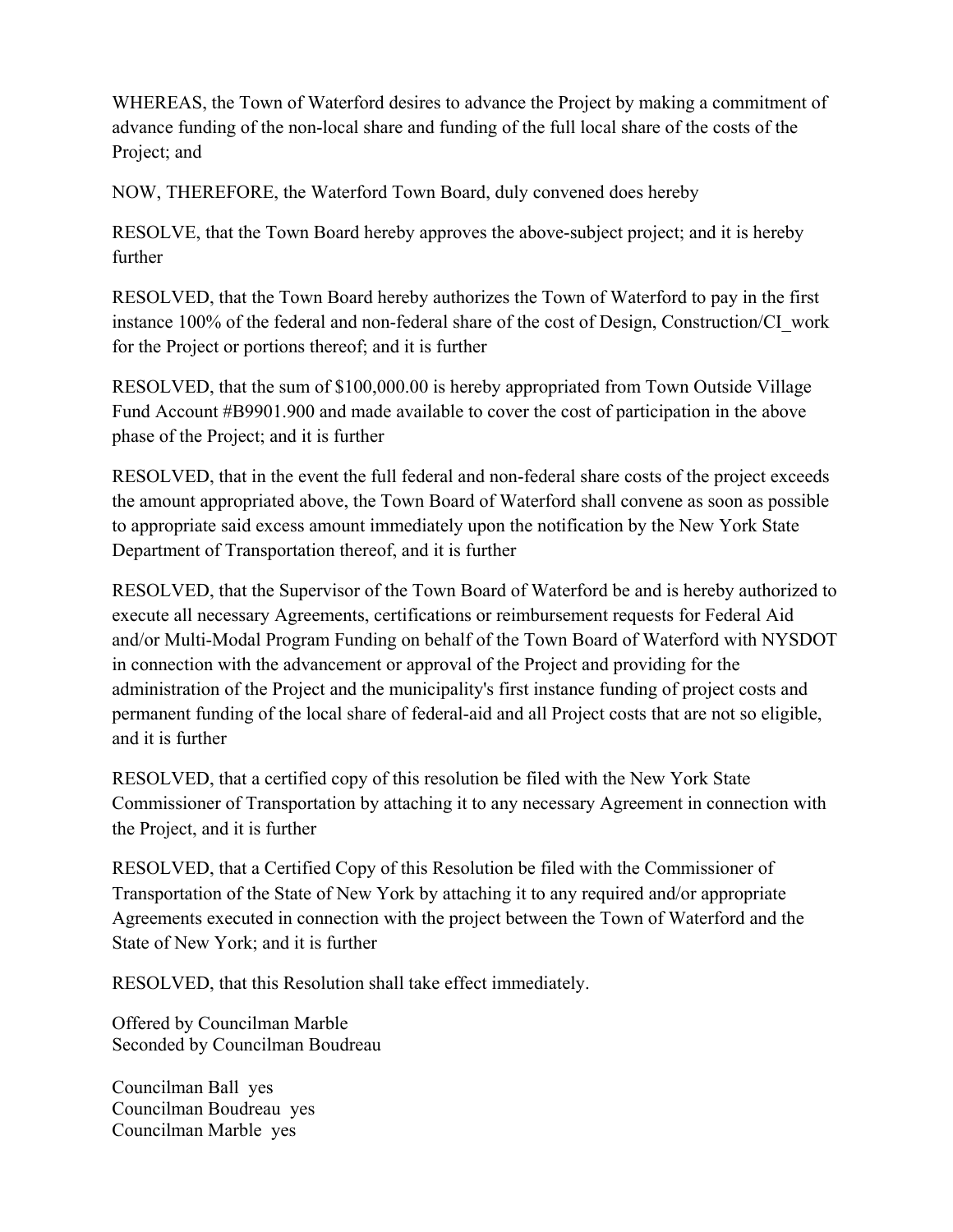Councilman McClement yes Supervisor Lawler yes

### RESOLUTION# 141

RESOLVED, that Craig Falcone be and he is hereby appointed to the provisional position of Chief Waste Water Treatment Plant Operator at the Town of Waterford Sewage Treatment Plant.

Offered by Councilman Boudreau Seconded by Councilman McClement

Councilman Ball yes Councilman Boudreau yes Councilman Marble yes Councilman McClement yes Supervisor Lawler yes

### RESOLUTION# 142

WHEREAS, pursuant to Town Law Section 200, the owners of real estate constituting a majority of the frontage fronting or abutting upon either side of the Industry Drive, Town of Waterford petitioned the Town Board of the Town of Waterford to improve said street by paving of such roads and other necessary improvements; and

WHEREAS, the maximum amount proposed to be spent for said improvements is approximately one hundred and fifty thousand dollars (\$150,000.00); and

WHEREAS, the Town conducted duly held public hearing pursuant to Town Law Section 200(7).

NOW THEREFORE BE IT RESOLVED, the that Town Board finds it to be in the public interest to make the petitioner's requested improvement; and

BE IT FURTHER RESOLVED, that the board shall direct the Town engineer to prepare definite plans and specifications and to make a careful estimate of the expense, and with the assistance of the town attorney or an attorney employed for that purpose, to prepare a proposed contract for the execution of the work.

Offered by Councilman Boudreau Seconded by Councilman Marble

Councilman Ball yes Councilman Boudreau yes Councilman Marble yes Councilman McClement yes Supervisor Lawler yes

## **Other Business**

Supervisor Lawler reappointed Jeffrey Cleary as a member of the Waterford Water Authority Board for a term of five years ending 12/31/2023.